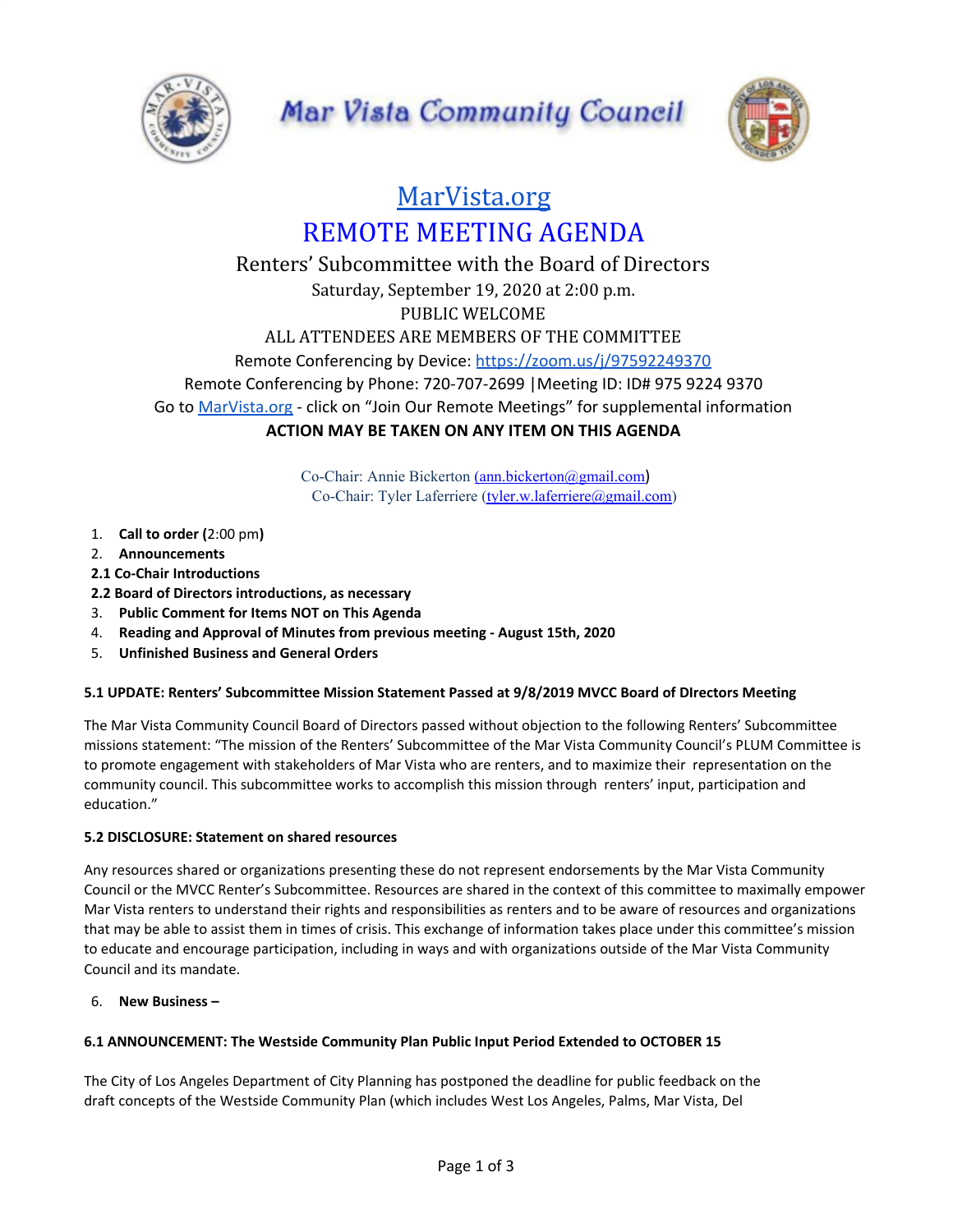Rey, Venice, Westchester and Playa del Rey) until October 15th, 2020. The online feedback form and ArcGIS draft concepts can be found at: <https://storymaps.arcgis.com/stories/dd98923bbac845dd895eaa39148c61a1>.

Feedback can also be given by email to: [planning.thewestside@lacity.org.](mailto:planning.thewestside@lacity.org)

Finally, feedback can be given by mail to the following address: LA City Hall 200 N. Spring Street, Room 667 Los Angeles, CA 90012

#### **6.2 Tenant Protection Workshop and Resource-sharing**

A brief summary will be given of the key points of California Assembly Bill (AB) 3088, the COVID-19 Tenant Relief Act of 2020, signed into law by Governor Gavin Newsom on August 31st, 2020. This summary is specific to renters living in the City of Los Angeles. Renters living in any of the other 87 cities in Los Angeles County or within the unincorporated areas directly administered by the County of Los Angeles are strongly encouraged to investigate their local government website and reach out to their relevant elected representatives.

The remaining time in the meeting is for the Eviction Workshop. All councilmember offices, CIty of LA offices, nonprofits and other organizations are encouraged to share any information pertinent to AB 3088 protections, other City of Los Angeles renter protections and any resources for currently at-risk renters or those looking to assist at-risk renters.

7. **Adjourn** (no later than 3:30 pm)

**VIRTUAL MEETING ACCESS FOR PUBLIC PARTICIPATION** – In conformity with the Governor's Executive Order N-29-20 (MARCH 17, 2020) and due to concerns over COVID-19, all Mar Vista Community Council meetings will be conducted entirely remotely and is open to the public by phone and/or device. Visit the "Join Our Remote Meetings" page on MarVista.org for more information.

**PUBLIC POSTING OF AGENDAS** - MVCC agendas are posted for public review in three (3) places: A) Mar Vista Recreation Center, 11430 Woodbine Street, Mar Vista, CA 90066; B) Calendar on MarVista.org; C) L.A. City's Early Notification System. It must be posted in location A, 72 hours before the meeting begins.

**SUBSCRIBE** to our agendas via email through L.A. City's Early Notification System at [http://www.lacity.org/subscriptions.](http://www.lacity.org/subscriptions)

**THE AMERICAN WITH DISABILITIES ACT** - As a covered entity under Title II of the Americans with Disabilities Act, the City of Los Angeles does not discriminate on the basis of disability and, upon request, will provide reasonable accommodation to ensure equal access to its programs, services and activities. Sign language interpreters, assistive listening devices and other auxiliary aids and/or services, may be provided upon request. To ensure availability of services, please make your request at least 3 business days (72 hours) prior to the meeting you wish to attend by contacting chair@marvista.org.

**PUBLIC ACCESS OF RECORDS** – In compliance with Government Code section 54957.5, non-exempt writings that are distributed to a majority or all of the board in advance of a meeting may be viewed at our website, [http://www.marvista.org,](http://www.marvista.org/) or at the scheduled meeting. In addition, if you would like a copy of any record related to an item on the agenda, contact secretary@marvista.org